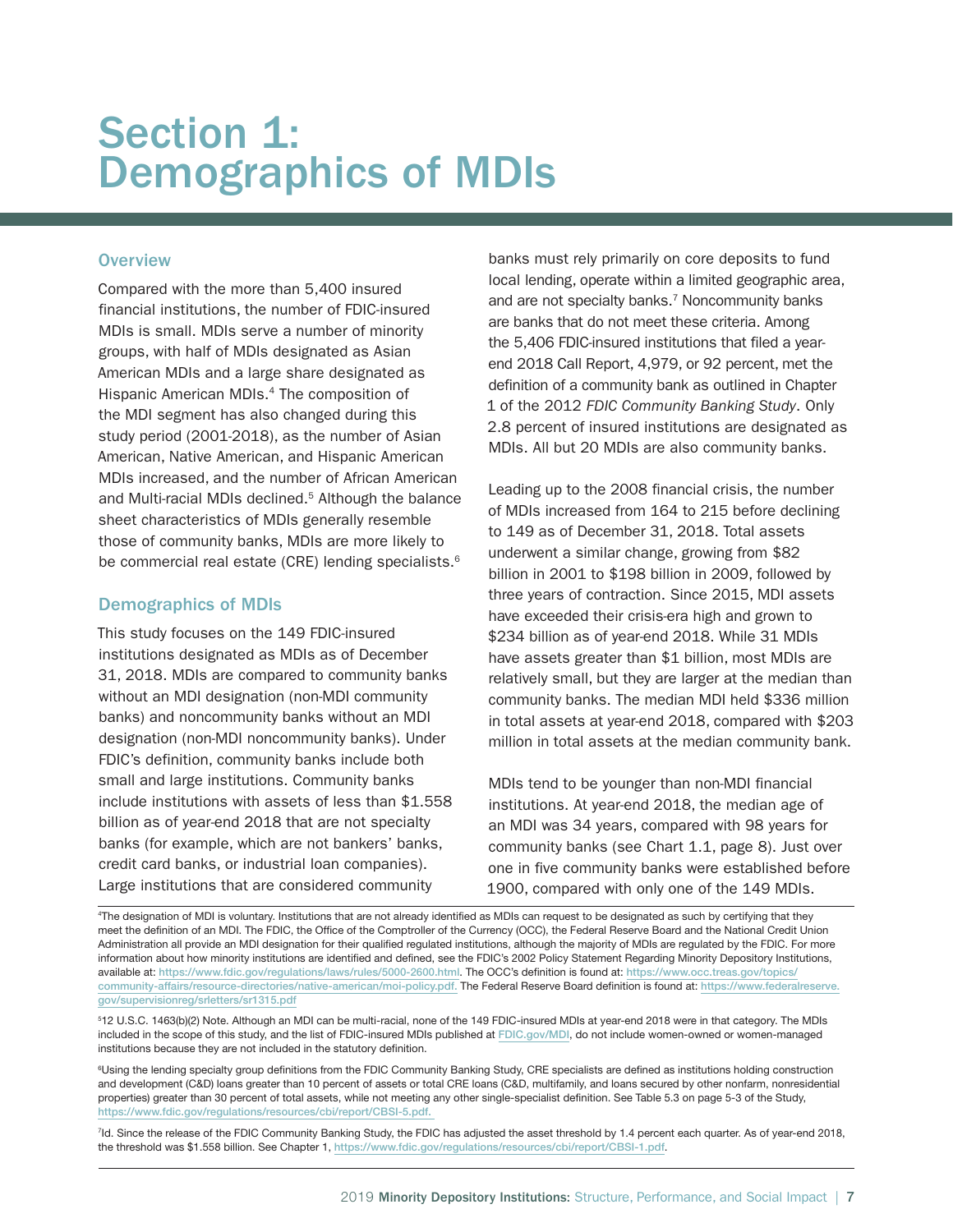Age of Charter in Years, Year-End 2018 Chart 1.1 MDIs Tend to Be Younger Than Other Institutions



Most MDIs are owned or managed by individuals from a specific minority group. MDIs may be designated as having a minority status of Asian or Pacific Islander American (Asian American), Black or African American (African American), Hispanic American, or Native American or Alaskan Native American (Native American). Nearly half of all MDIs

at year-end 2018 were designated as serving Asian American communities (see Chart 1.2). Another 23 percent were designated as Hispanic American, with five Hispanic American MDIs headquartered in Puerto Rico; 15 percent were designated African American; and 12 percent were designated Native American.

#### Chart 1.2



MDI Charters and Assets by Minority Status, 2018



Source: FDIC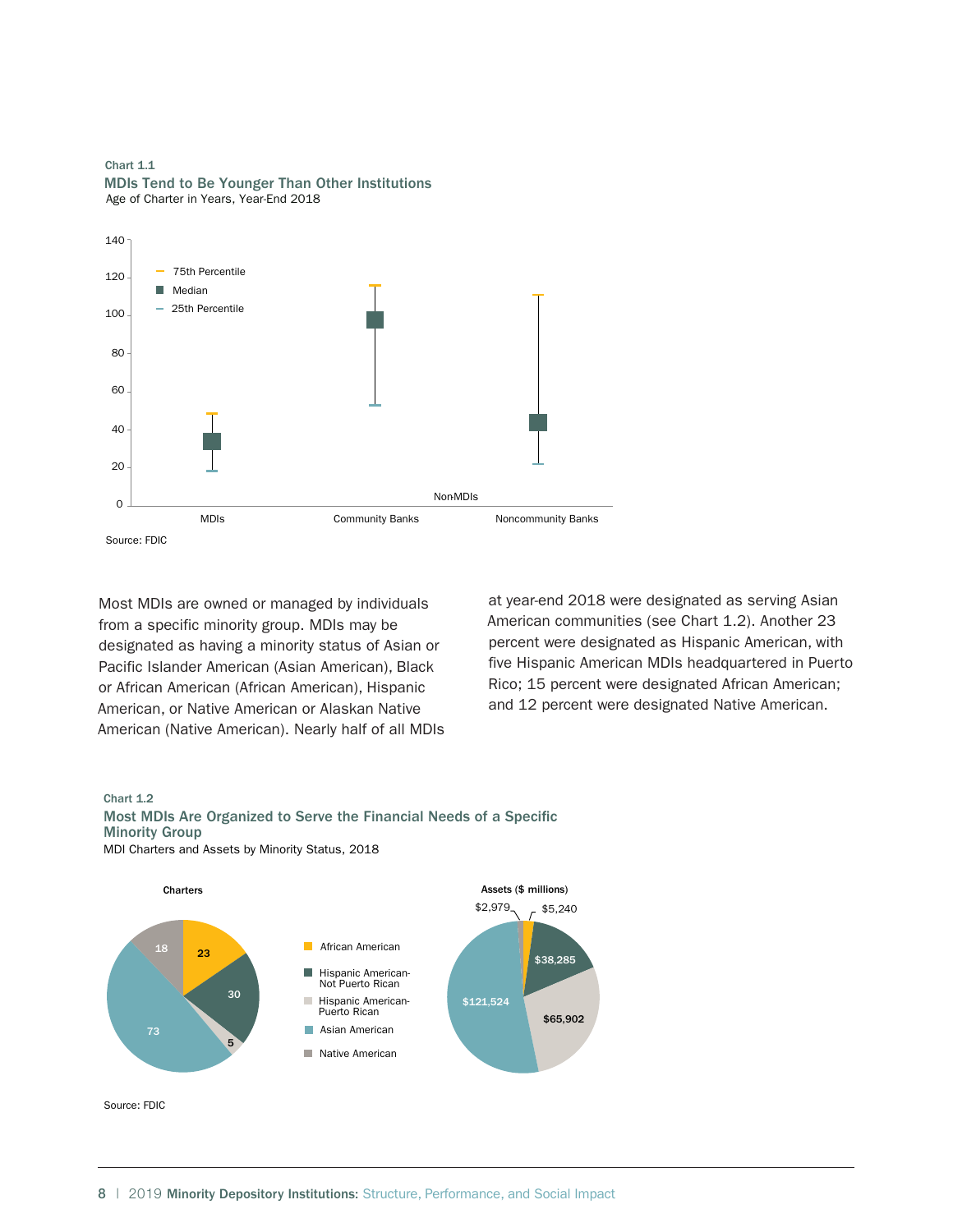

The Number of MDI Charters Has Decreased Since 2007 Chart 1.3

As the MDI sector has changed, so has its composition in terms of minority status. The number of African American MDIs declined by more than half since 2001 (see Chart 1.3). African American MDIs represented 15 percent of all MDIs at year-end 2018, compared with nearly 30 percent of all MDIs in 2001. In contrast, the number of MDIs with Native American minority status increased from 14 to 18 institutions since 2001. The number of Hispanic American MDIs grew from 31 institutions in 2001 to 35 in 2018, representing almost one-fourth of MDI charters. In addition, the number of Asian American MDIs increased from 69 to 73. Since 2013, the share of MDI charters by minority status has largely stabilized despite an ongoing decline in the number of charters.

As the composition of the MDI sector by minority status changed, so did the share of MDI assets. In 2001, Asian American institutions held 23 percent of MDI assets. By year-end 2018, their share of MDI assets had more than doubled to 52 percent (See Chart 1.4, page 10). The asset share of Hispanic American MDIs — those headquartered

in Puerto Rico and on the mainland — began to decline after peaking at 75 percent of MDI assets in 2005, leaving them with just over half of total MDI assets by 2013. Since then, their asset share has slightly declined to 45 percent of total MDI assets in 2018. The decline in the asset share of Hispanic American MDIs has been largely driven by the decline in the asset share of Hispanic American MDIs headquartered in Puerto Rico. In 2001, Hispanic American MDIs headquartered in Puerto Rico held just over half of total MDI assets, while Hispanic American MDIs headquartered on the mainland held 18 percent. By 2018, mainland Hispanic American MDIs held 16 percent of total MDI assets, while the share of MDI assets held by Hispanic American MDIs headquartered in Puerto Rico had declined to 28 percent. Finally, African American and Native American MDIs each held 2 percent or less of MDI assets at year-end 2018, compared with 6 percent and 1 percent, respectively, at year-end 2001.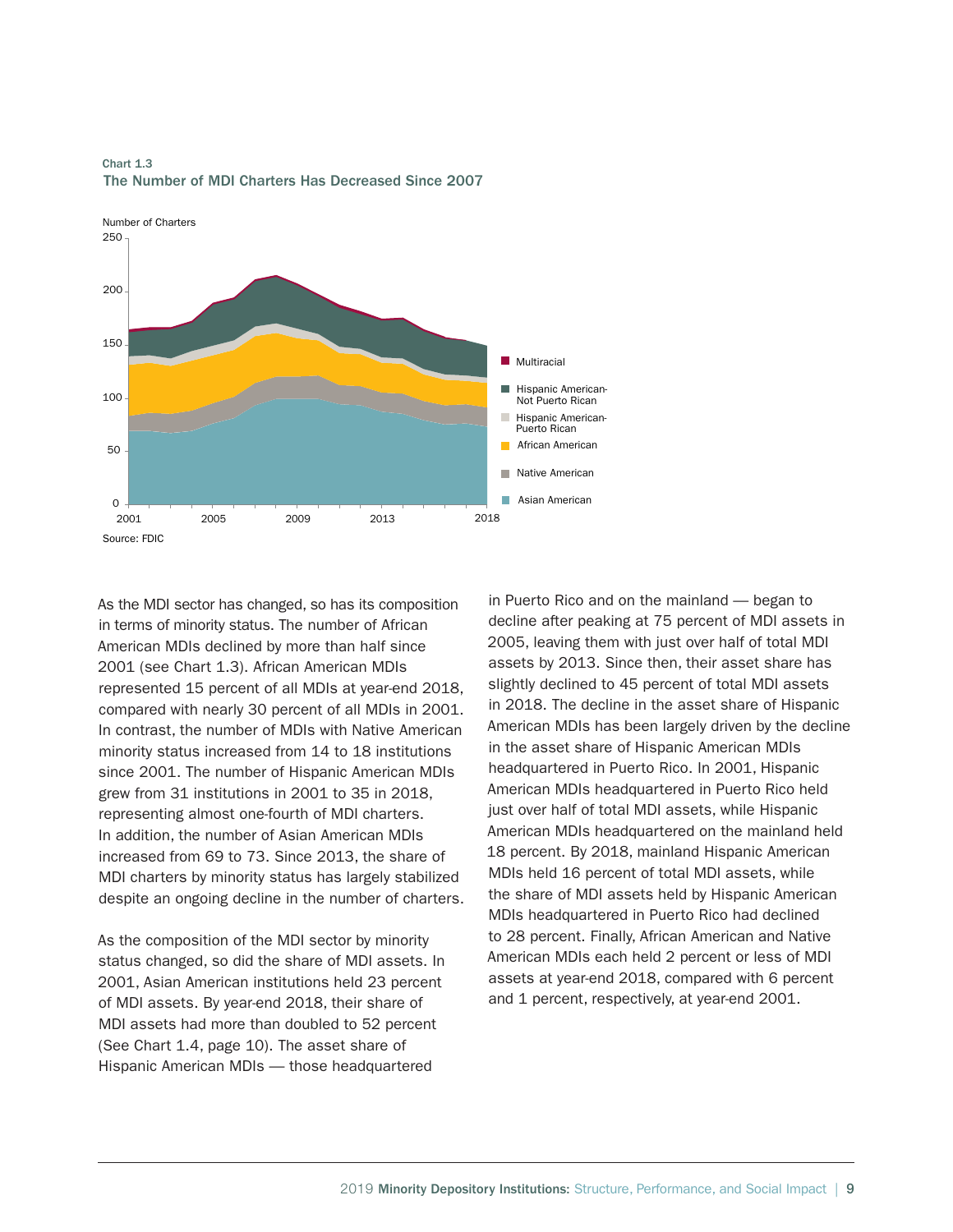



# Balance Sheet Characteristics

Most MDIs meet the definition of a community bank as described in the *FDIC Community Banking Study*. Generally, MDI balance sheets are similar to those of other community banks. MDIs have a liability structure

primarily built on core deposits like community banks.<sup>8</sup> MDIs fund 77 percent of their portfolios using core deposits, while the noncommunity bank core deposit ratio is 62 percent, and the community bank ratio is 79 percent (see Table 1.1, page 11).

8 On March 31, 2011, the core deposits definition was updated to reflect the permanent increase in FDIC deposit insurance coverage from \$100,000 to \$250,000 and to exclude insured brokered deposits. This study uses the FDIC Community Banking Study definition of core deposits — domestic deposits less brokered deposits — as it provides consistency over time, since core deposits as defined before March 31, 2011, included some brokered deposits. <https://www.fdic.gov/regulations/resources/cbi/report/cbi-full.pdf>.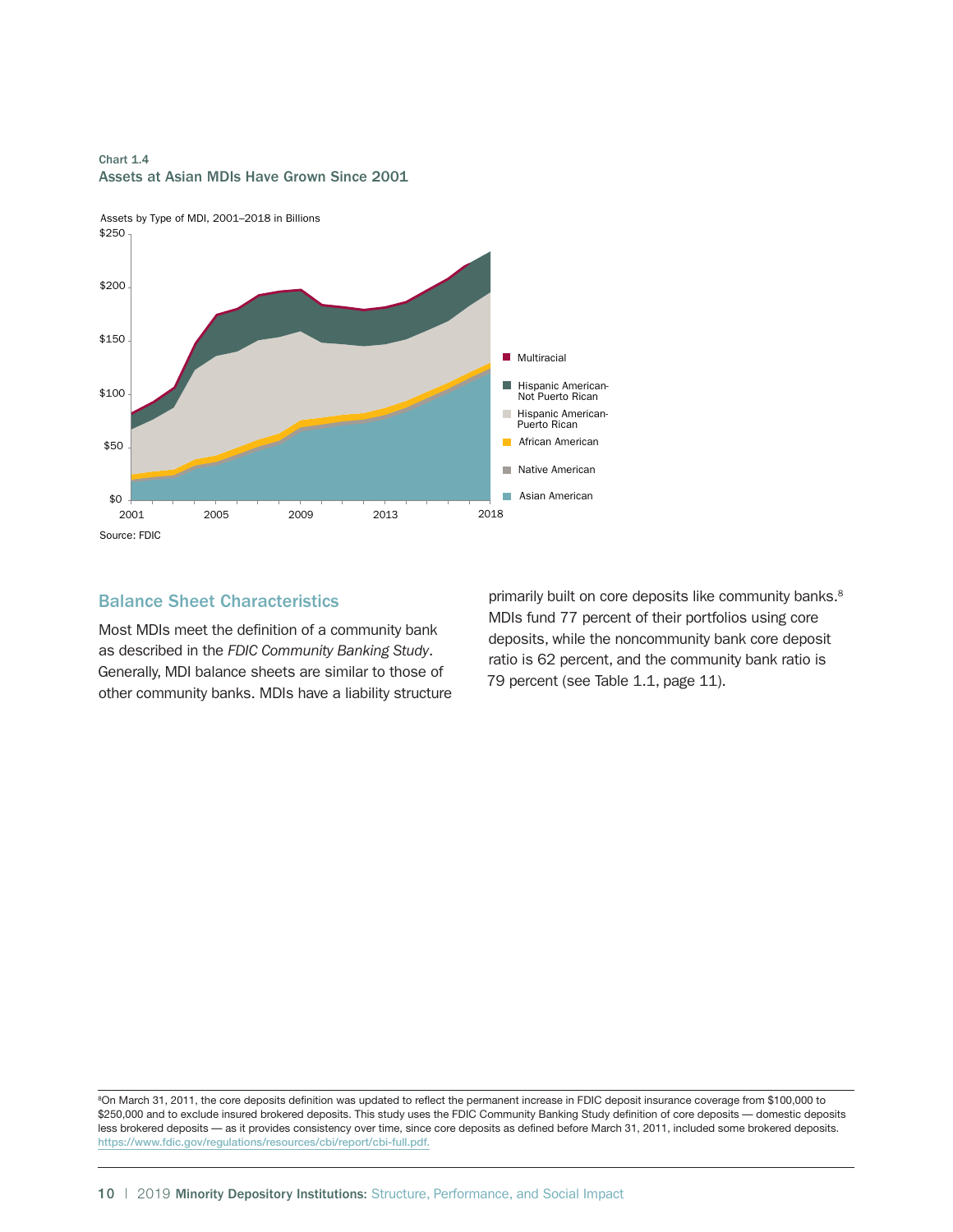## Table 1.1 The MDI Liability Structure Is Mostly Built Around Core Deposits

| <b>December 31, 2018</b>                              | <b>MDIS</b>       |                   | <b>Non-MDIs</b>        |                   |                           |                   |  |  |
|-------------------------------------------------------|-------------------|-------------------|------------------------|-------------------|---------------------------|-------------------|--|--|
|                                                       |                   |                   | <b>Community Banks</b> |                   | <b>Noncommunity Banks</b> |                   |  |  |
| <b>Liability</b>                                      | <b>Dollars in</b> | <b>Percent of</b> | <b>Dollars in</b>      | <b>Percent of</b> | <b>Dollars in</b>         | <b>Percent of</b> |  |  |
|                                                       | <b>Billions</b>   | <b>Assets</b>     | <b>Billions</b>        | <b>Assets</b>     | <b>Billions</b>           | <b>Assets</b>     |  |  |
| <b>Core Deposits</b>                                  | \$180             | 77%               | \$1,720                | 79%               | \$9,642                   | 62%               |  |  |
| <b>Other Deposits</b>                                 | \$13              | 6%                | \$75                   | 3%                | \$2,236                   | 14%               |  |  |
| Short-Term Borrowings <sup>a</sup>                    | \$4               | 2%                | \$65                   | 3%                | \$850                     | 5%                |  |  |
| Long-Term Borrowings <sup>b</sup>                     | \$3               | 1%                | \$40                   | 2%                | \$532                     | 3%                |  |  |
| <b>Other Liabilities</b>                              | \$4               | 2%                | \$38                   | 2%                | \$519                     | 3%                |  |  |
| <b>Equity Capital</b>                                 | \$30              | 13%               | \$248                  | 11%               | \$1,741                   | 11%               |  |  |
| <b>Total Liabilities and</b><br><b>Equity Capital</b> | <b>\$234</b>      | 100%              | \$2,185                | 100%              | \$15,520                  | 100%              |  |  |

Source: FDIC

Note: Amounts and percentages may not total due to rounding.

<sup>a</sup>lncludes borrowings with a remaining maturity or time to next repricing of one year or less.

<sup>b</sup>Includes borrowings with a remaining maturity or time to next repricing of more than one year.

Table 1.2, page 12, shows the similarities in asset portfolios of MDIs and community banks. Loans secured by residential and commercial real estate make up 52 percent of MDI assets, compared with 51 percent for community banks, and 22 percent for noncommunity banks. Like community banks, MDIs hold a percentage of total small loans to businesses and farms that is greater than their share of industry assets.9 MDIs held more than \$13 billion in loans

to small business in 2018, or 1.9 percent of the industry total, despite holding only a 1.3 percent share of industry assets. However, the total amount of small business loans outstanding among MDIs has fallen by about \$1.3 billion since 2013. For comparison, small business loans held by non-MDI community banks grew slightly, from \$291 to \$292 billion, during the same period.

9 The FDIC defines small commercial and industrial loans and small loans secured by nonfarm nonresidential properties as loans with an original loan amount of less than \$1 million, whereas small farmland loans and agricultural production loans are defined as having original loan amounts of less than \$500,000.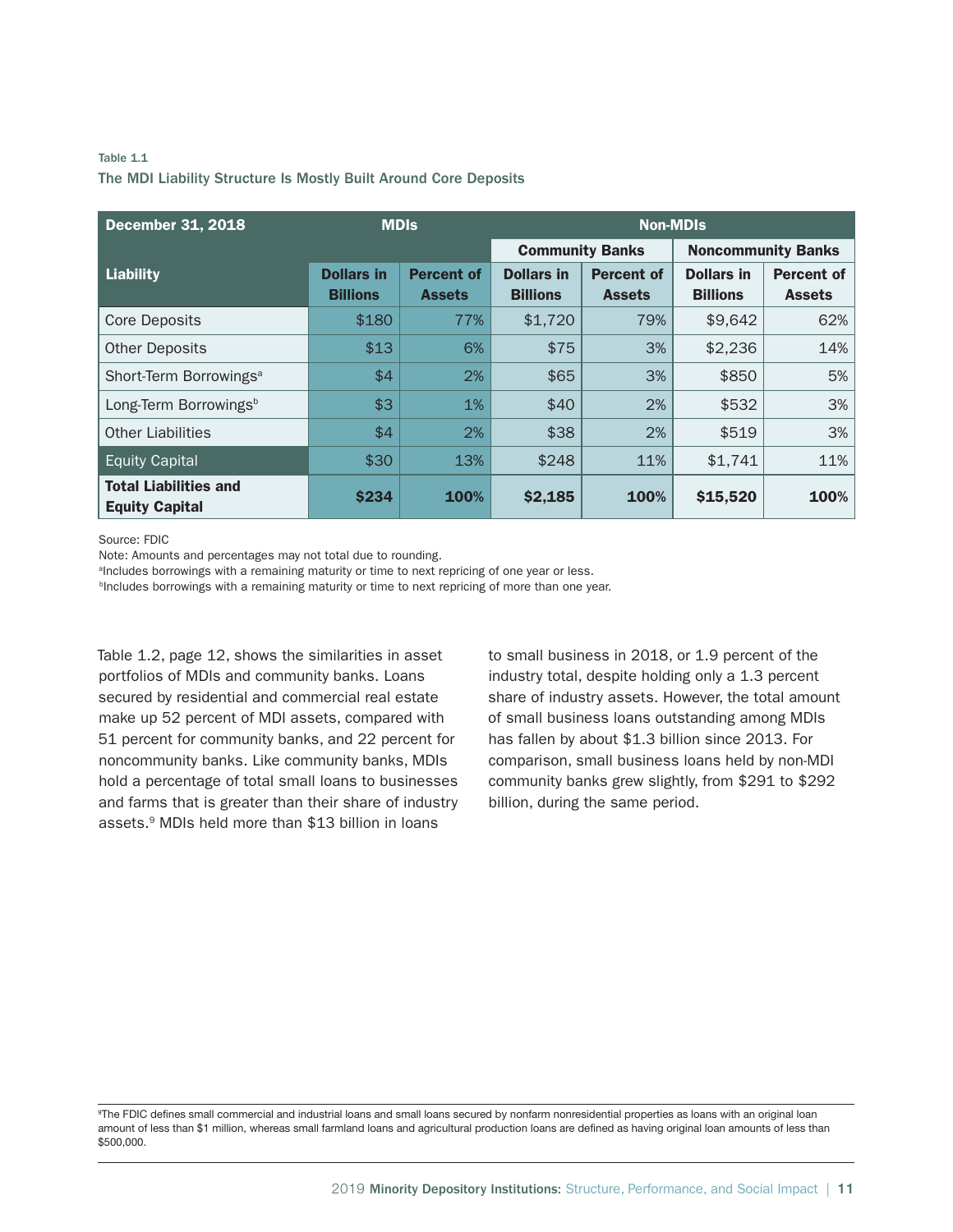## Table 1.2 MDI Asset Portfolios Resemble Those of Community Banks

| <b>December 31, 2018</b>                          | <b>MDIs</b>                             |                                              | <b>Non-MDIs</b>                                |                                              |                                         |                                                  |  |
|---------------------------------------------------|-----------------------------------------|----------------------------------------------|------------------------------------------------|----------------------------------------------|-----------------------------------------|--------------------------------------------------|--|
|                                                   |                                         |                                              | <b>Community Banks</b>                         |                                              | <b>Noncommunity</b><br><b>Banks</b>     |                                                  |  |
| <b>Loan or Asset Category</b>                     | <b>Dollars</b><br>in<br><b>Billions</b> | <b>Percent</b><br><b>of</b><br><b>Assets</b> | <b>Dollars</b><br><b>in</b><br><b>Billions</b> | <b>Percent</b><br><b>of</b><br><b>Assets</b> | <b>Dollars</b><br>in<br><b>Billions</b> | <b>Percent</b><br><sub>of</sub><br><b>Assets</b> |  |
| Mortgage Loans <sup>a</sup>                       | \$43                                    | 18%                                          | \$434                                          | 20%                                          | \$2,018                                 | 13%                                              |  |
| <b>Consumer Loans</b>                             | \$10                                    | 4%                                           | \$60                                           | 3%                                           | \$1,673                                 | 11%                                              |  |
| Commercial Real Estate (CRE) Loans <sup>b</sup>   | \$79                                    | 34%                                          | \$687                                          | 31%                                          | \$1,460                                 | 9%                                               |  |
| Construction and Development (C&D) Loans          | \$8                                     | 3%                                           | \$110                                          | 5%                                           | \$232                                   | 1%                                               |  |
| Commercial and Industrial (C&I) Loans             | \$26                                    | 11%                                          | \$215                                          | 10%                                          | \$1,923                                 | 12%                                              |  |
| Agricultural Loans <sup>c</sup>                   | \$1                                     | 0%                                           | \$127                                          | 6%                                           | \$59                                    | 0%                                               |  |
| Other Loans and Leases                            | \$7                                     | 3%                                           | \$24                                           | 1%                                           | \$1,234                                 | 8%                                               |  |
| Less: Loan Loss Provisions and Unearned<br>Income | \$0.6                                   | 0%                                           | \$3                                            | 0%                                           | \$48                                    | 0%                                               |  |
| Net Loans and Leases                              | \$165                                   | 71%                                          | \$1,544                                        | 71%                                          | \$8,318                                 | 54%                                              |  |
| <b>Securities</b>                                 | \$35                                    | 15%                                          | \$387                                          | 18%                                          | \$3,301                                 | 21%                                              |  |
| <b>Other Assets</b>                               | \$34                                    | 14%                                          | \$254                                          | 12%                                          | \$3,905                                 | 25%                                              |  |
| <b>Total Assets</b>                               | \$234                                   | 100%                                         | \$2,185                                        | 100%                                         | \$15,524                                | 100%                                             |  |

Source: FDIC

Note: Amounts and percentages may not total due to rounding.

a Mortgage loans include home equity lines of credit, junior liens, and other loans secured by residential real estate.

b CRE loans include construction and development (C&D) loans, loans secured by multifamily properties, and loans secured by nonfarm nonresidential real estate.

c Agricultural loans include production loans and loans secured by farm real estate.

## Lending Specialty Group

MDI institutions not only have a greater share of total loans secured by real estate, both residential and commercial, but they also have more loans secured by commercial real estate than non-MDI community or noncommunity banks. When identifying CRE specialists according to the definitions used in the *FDIC Community Banking Study*, 60 percent

of MDIs met the definition of a CRE specialist, compared with 25 percent of community banks at year-end 2018 (see Chart 1.5, page 13). By contrast, fewer than 10 percent of MDIs were considered mortgage, commercial and industrial (C&I), or agriculture specialists and 14 percent of MDIs were classified as having no lending specialty.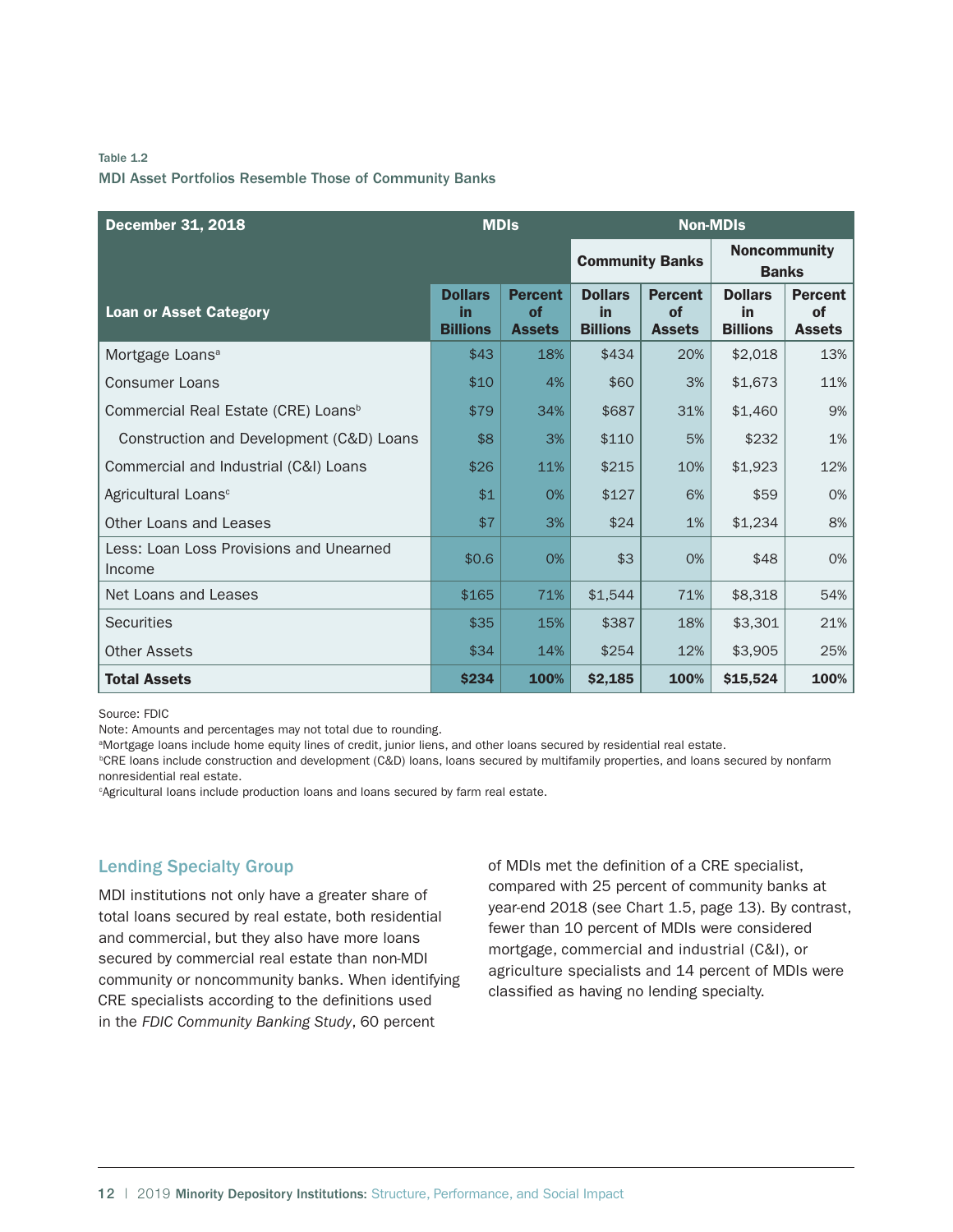#### Chart 1.5





Source: FDIC

Note: Loan categories with fewer than 5 percent of institutions are not labeled.

Since 2001, MDIs have migrated to the CRE specialty group from other lending groups. Just over 7 percent of MDIs changed their lending strategy from mortgage or C&I lending to CRE lending. However, most of the shift to the CRE specialty came from MDIs that previously had a more diversified portfolio and met none of the lending specialty criteria. In 2001, 32 percent of MDIs had no lending specialty and 29 percent were CRE specialists. By 2008, the share of MDIs with no lending specialty had declined to 13 percent, while the share of CRE specialists had risen to 56 percent. The share of MDI CRE specialists continued to rise at a slower pace after the recession, reaching 60 percent by 2018, while the share of MDIs with no lending specialty edged up to 14 percent. To put this in perspective, CRE specialists made up 13 percent of all non-MDI community banks in 2001, 29 percent in 2008, and 25 percent in 2018.

Among minority status groups, Asian American and African American MDIs had the highest concentration of CRE specialists in 2018, at 73 percent and 70

percent, respectively. Less than half of Hispanic American MDIs (46 percent) and Native American MDIs (28 percent) were CRE specialists. When including multi-specialist MDIs with CRE among their specialties, 85 percent of Asian American MDIs, 51 percent of Hispanic American MDIs, and 33 percent of Native American MDIs were CRE specialists.

The shift toward CRE specialization among MDIs that previously held more diversified portfolios may signal a turn toward a business model that could expose MDIs to distress or failure in the event of an economic downturn. However, not all CRE loans bear the same risk, and this study does not draw any conclusions regarding CRE lending and failures among MDIs. The risk profile of CRE loans may vary widely based on the property and occupancy type of the collateral. For example, CRE loans may consist of loans that finance construction and development projects, are secured by multifamily properties, or are secured by other nonfarm nonresidential properties.<sup>10</sup> Chart 1.6, on page 14 shows that of the total CRE

10Nonfarm nonresidential properties include business and industrial properties, hotels, motels, churches, hospitals, educational and charitable institutions, dormitories, clubs, lodges, assisted living facilities, association buildings, golf courses, recreational facilities, and similar properties.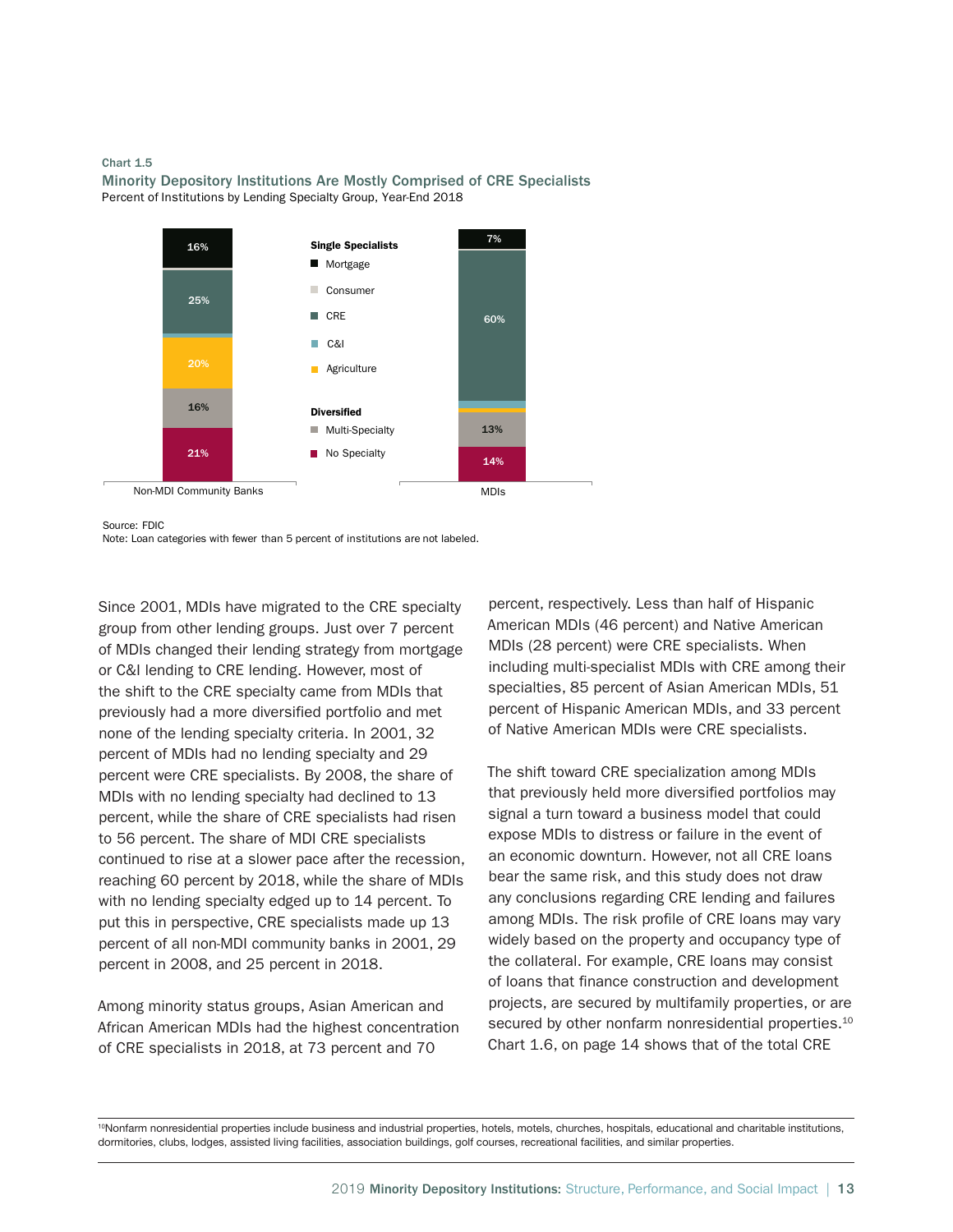loans held by MDIs in 2018, more than three-fourths were loans secured by nonfarm nonresidential properties. In addition, one-fourth of MDI CRE loans were secured by owner-occupied commercial properties. The *FDIC Community Banking Study*, in many cases, found that these loans resemble C&I

loans, where real estate collateral was attached. That study also found that in terms of credit losses, owner-occupied CRE loans generally performed somewhat better than unsecured C&I loans during the recent crisis.<sup>11</sup>

#### Chart 1.6

Commercial Real Estate Loans Held by All MDIs, Year-End 2018, Dollars in Billions CRE Loans Held by MDIs Are Mostly Secured by Nonfarm Nonresidential Properties



Source: FDIC

Note: Category amounts may not sum to total due to rounding.

The *FDIC Community Banking Study* also showed that concentrations in construction and development (C&D) lending were associated with higher rates of failure during real estate downturns, and C&D loans generally performed worse than other CRE loan types during these periods.<sup>12</sup>

Although MDIs held \$7.6 billion in C&D loans as of year-end 2018, few MDIs have concentrations in this type of lending. Only 13 of the MDIs that met the CRE lending specialist criteria in 2018 had a

greater than 10 percent concentration of assets in C&D loans, comprising 14 percent of all MDIs that met the CRE criteria (see Chart 1.7, page 15). This percentage is significantly lower than the 27 percent of community bank CRE lenders that had a C&D concentration greater than 10 percent of assets at year-end 2018 (see Chart 1.8, page 15).

11See Chart 5.9 on pg. 5-15 of *FDIC Community Banking Study* (2012), <https://www.fdic.gov/regulations/resources/cbi/report/cbi-full.pdf>.

<sup>12</sup>ld. See pages 5-16 and 5-17. For an extended discussion of the comparative risks of various types of CRE lending, see Chapter 5 of the Study, <http://www.fdic.gov/regulations/resources/cbi/report/CBSI-5.pdf>.